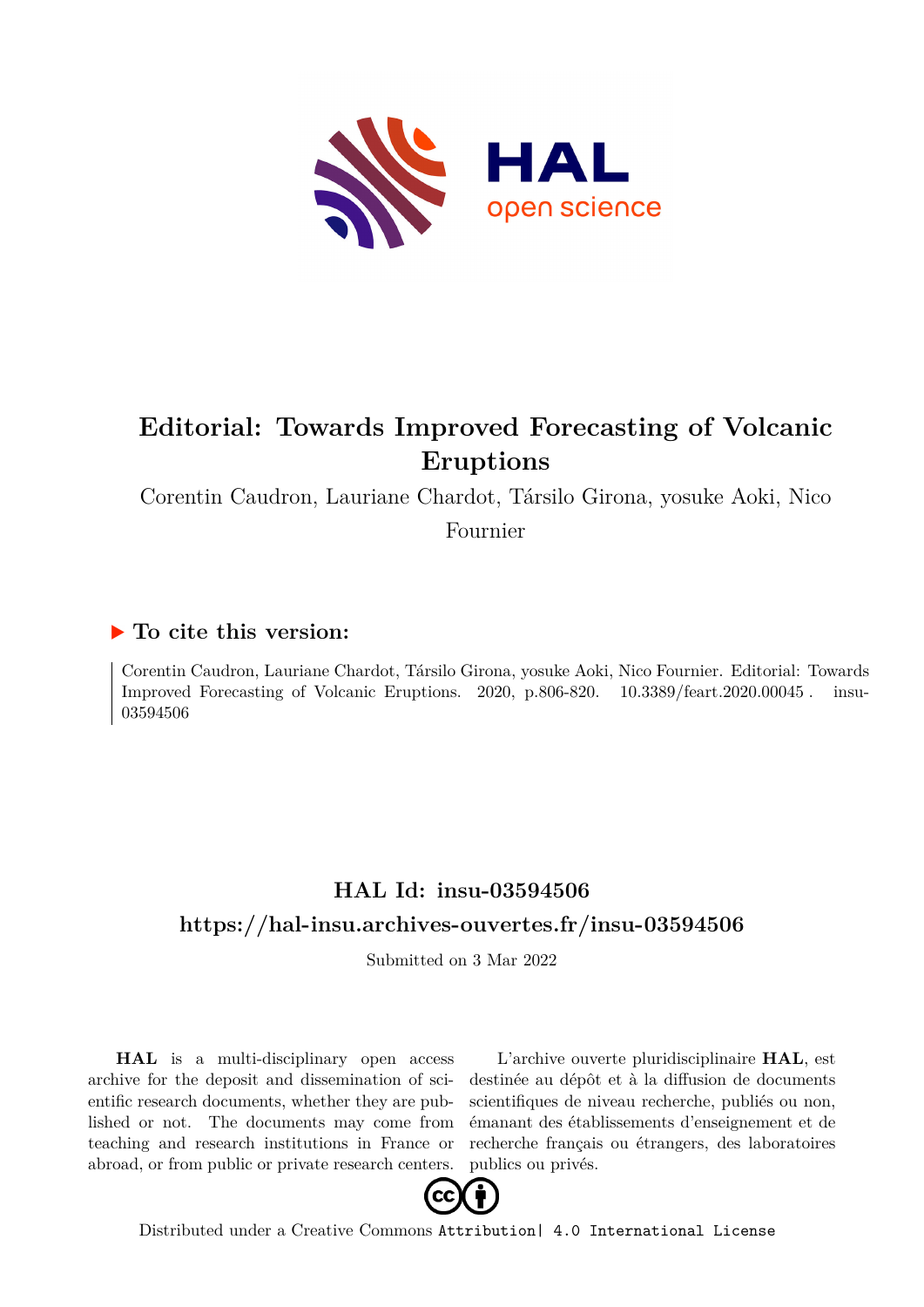



# Editorial: Towards Improved [Forecasting of Volcanic Eruptions](https://www.frontiersin.org/articles/10.3389/feart.2020.00045/full)

[Corentin Caudron](http://loop.frontiersin.org/people/432223/overview)<sup>1\*</sup>, [Lauriane Chardot](http://loop.frontiersin.org/people/130726/overview)<sup>2</sup>, [Társilo Girona](http://loop.frontiersin.org/people/433650/overview)<sup>3</sup>, [Yosuke Aoki](http://loop.frontiersin.org/people/87719/overview)<sup>4</sup> and [Nico Fournier](http://loop.frontiersin.org/people/111739/overview)<sup>5</sup>

<sup>1</sup> Univ. Grenoble Alpes, Univ. Savoie Mont Blanc, CNRS, IRD, IFSTTAR, ISTerre, Gières, France, <sup>2</sup> Earth Observatory of Singapore, Nanyang Technological Institute, Singapore, Singapore, <sup>3</sup> Jet Propulsion Laboratory, California Institute of Technology, Pasadena, CA, United States, <sup>4</sup> Earthquake Research Institute, University of Tokyo, Tokyo, Japan, <sup>5</sup> GNS Science, Lower Hutt, New Zealand

Keywords: volcanology, monitoring, forecasting, earth science, volcano

**Editorial on the Research Topic**

#### **[Towards Improved Forecasting of Volcanic Eruptions](https://www.frontiersin.org/research-topics/6129/towards-improved-forecasting-of-volcanic-eruptions)**

Forecasting volcanic eruptions and their potential impacts are primary goals in Natural Hazards research. Active volcanoes are nowadays monitored by different ground and space-based instruments providing a wealth of seismic, geodetic, and chemical data for academic volcanologists and monitoring agencies. We have better insights into volcanic systems thanks to steady improvements in research tools and data processing techniques. The integration of these data into physics-based models allows us to constrain magma migration at depth and to derive the pressure evolution inside volcanic conduits and reservoirs, with the aim of ultimately forecasting volcanic eruptions.

Yet, it remains a challenge to answer the most crucial questions when the threat of an eruption looms over us: When will it occur? What will be its style and will it switch during the course of the eruption? How long will the eruption last? Most importantly: will we have enough time to alert and evacuate population? Addressing these questions is crucial to reduce the social and economic impact of volcanic eruptions, both at the local and global scales. For example, whilst the 2014 eruption at Ontake (Japan) impacted a relatively small surface area, dozens of hikers were killed due to their proximity to the eruptive vent; in contrast, the 2010 Eyjafjallajökull eruption (Iceland) did not cause any human loss yet paralyzed the European air space for weeks due to the resulting presence of ash in the atmosphere.

Several limitations arise when approaching the questions above. For instance, short-term eruption forecasts and models that relate changes in monitoring parameters to the probability, timing, and nature of future activity still bear a very high level of uncertainty. More reliable and useful quantitative forecasting requires substantial improvements both from a monitoring data accuracy and relevance standpoint, and their interpretation and modeling; only by developing optimized and integrated monitoring networks, along with statistical methods and models, the complexity of volcanic processes and system dynamics will be better captured and deciphered.

This Research Topic investigates these questions using multi-disciplinary approaches, challenges existing models and proposes some alternatives with the aim of improving the forecasting of volcanic eruptions and support decision making of local authorities. Below is the list of the 20 contributions to this volume.

[Roman and Cashman](https://doi.org/10.3389/feart.2018.00124) challenge classic conduit formation models by reviewing the petrology and seismicity at six well-constrained case studies of arc volcanoes. They found that initial precursory seismicity is consistently several kilometers shallower than the magma reservoir and propose a new 3-phase model. In their model, precursory magma ascent could be detected well before the onset of seismic activity by continuous monitoring of the state of stress in the mid to shallow crust.

### **OPEN ACCESS**

Edited and reviewed by: Valerio Acocella, Roma Tre University, Italy

\*Correspondence: Corentin Caudron [corentin.caudron@univ-smb.fr](mailto:corentin.caudron@univ-smb.fr)

#### Specialty section:

This article was submitted to Volcanology, a section of the journal Frontiers in Earth Science

Received: 01 October 2019 Accepted: 12 February 2020 Published: 25 February 2020

#### Citation:

Caudron C, Chardot L, Girona T, Aoki Y and Fournier N (2020) Editorial: Towards Improved Forecasting of Volcanic Eruptions. Front. Earth Sci. 8:45. doi: [10.3389/feart.2020.00045](https://doi.org/10.3389/feart.2020.00045)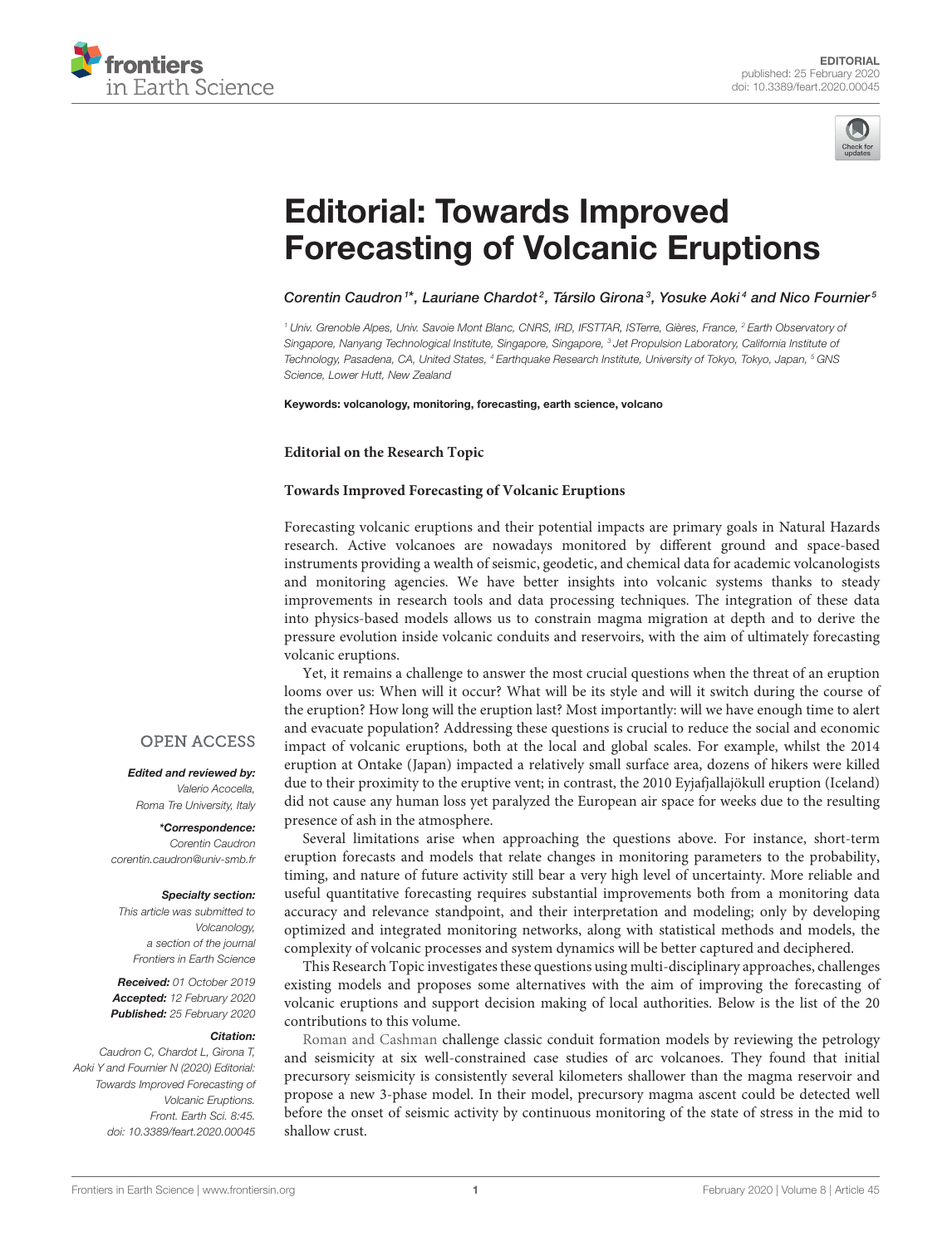[De Plaen et al.](https://doi.org/10.3389/feart.2018.00251) explore autocorrelations of ambient seismic noise at Mt. Etna volcano. They observed seismic velocity decreases accompanying paroxysmal eruptions, suggesting a significant pressurization within the plumbing system that caused some extensional strain and subsequent crack openings.

[Lesage et al.](https://doi.org/10.3389/feart.2018.00093) investigate the existence of detectable precursors (surface displacements and seismic velocity variations) before the large dome collapse event of Volcán de Colima in July 2015. Their results show that no significant surface deformation or velocity change could be observed.

[Barrière et al.](https://doi.org/10.3389/feart.2018.00082) used seismic and infrasound signals generated by the Nyiragongo lava lake to quantify lava lake dynamic using a single sensor and SAR data to constrain lava lake levels. Drop of lake levels are reflected in changes in the seismo-acoustic signals, with the appearance of long period events probably resulting from deep lateral magma intrusions beneath Nyiragongo.

[Salvage et al.](https://doi.org/10.3389/feart.2018.00160) analyse the seismo-volcanic events recorded prior to the 23 April 2017 at Poás in Costa Rica. Hindsight analysis revealed an acceleration within the dominant family of LF (low frequency) waveforms. However, no confidence could be placed in the forecast using the Failure Forecast Method (FFM), reiterating that not all accelerating trends are suitable for analysis using the FFM.

[Brill et al.](https://doi.org/10.3389/feart.2018.00087) show a description of seismicity observed at Fuego volcano in Guatemala during January of 2012 and compute a 1- D velocity model to locate earthquakes. This work establishes a baseline of activity at this volcano.

[Einarsson](https://doi.org/10.3389/feart.2018.00045) compiled seismic crises preceding 21 eruptions between 1973 and 2014. All eruptions were preceded by detectable precursor with lead time between 15 min and 13 days. These observations indicate that, under favorable conditions, seismic crises may be used for pre-eruption warnings.

[Pesicek et al.](https://doi.org/10.3389/feart.2018.00100) apply the β-statistic statistical tool to seismically monitored eruptions in Alaska of various styles to investigate seismic rate. Their results confirm that seismic rate increases are common prior to larger eruptions at long dormant, "closedsystem" volcanoes, but uncommon preceding smaller eruptions at more frequently active, "open-system" volcanoes, with more mafic magmas.

[Londono and Galvis](https://doi.org/10.3389/feart.2018.00162) compared the volume of ash emission and seismic records of eruptions in Nevado del Ruiz volcano, Colombia, between 1985 and 2017. They found that the radiated seismic energy and reduced displacements can estimate the minimum ash loading, suggesting that seismic records may be used to monitor volcanic activity.

[Campion et al.](https://doi.org/10.3389/feart.2018.00163) recorded  $SO_2$  emissions from the pit crater of Popocatépetl volcano between 2013 and 2016. The authors found that >95% of the time the volcano is releasing gas passively at average rates of 45 kg/s and with a dominant periodicity of ∼5 min. Passive degassing was interspersed by small explosions with rapid return to pre-explosive levels and by strongest explosions which were preceded by rapid decreases of  $SO<sub>2</sub>$  flux. Strong explosions are proposed to be triggered by the accumulation of gases beneath the lava dome of Popocatépetl.

[Kilburn](https://doi.org/10.3389/feart.2018.00133) proposes a physical model relating faulting and elastic deformation as a function of loading rate, to explain precursory time series to eruptions. This elastic-brittle model is parent to the popular material Failure Forecast Method and may allow better forecasts of crustal failure.

[Christophersen et al.](https://doi.org/10.3389/feart.2018.00211) explores the potential of Bayesian Networks (BNs) in modeling multiple data streams for eruption forecasting and volcanic hazard assessment. They show that BN modeling techniques require to accommodate continuous variables and link latent processes with observables and with eruptive patterns, and to model dynamic processes.

[Vasseur et al.](https://doi.org/10.3389/feart.2018.00132) demonstrate that mechanical heterogeneities control the accuracy of failure forecasts and that a minimum amount of data is required to reach convergence in the forecasts. They also propose a simple method to scale laboratory results to natural systems, using rupture length and frequency of seismic events.

[Dzurisin](https://doi.org/10.3389/feart.2018.00142) explores the trigger mechanisms of the 1980–2006 and 2004–2008 Mount St. Helens eruptions. Both eruptions could have resulted from "second boiling" during crystallization of magma long-resident in an upper crustal reservoir, rather than from injection of fresh magma.

[Peltier et al.](https://doi.org/10.3389/feart.2018.00104) shows changes in intensity, duration and time of appearance of long-term precursors, i.e., ground displacements and seismicity, for 43 eruptions at Piton de la Fournaise (France). These findings ultimately improve the alerting chain and communication with decision-makers.

[Zhan et al.](https://doi.org/10.3389/feart.2017.00108) assimilate InSAR and GPS data using the Ensemble Kalman Filter. They provide a hindcast and derive the triggering mechanisms of the 2009 explosive eruption of Kerinci volcano (Indonesia) using a two-source analytical model.

[Guldstrand et al.](https://doi.org/10.3389/feart.2018.00007) show how surface deformation induced by ascending eruptive feeders can be used to forecast the eruption location through a simple geometrical analysis. Their work builds on the results of 33 scaled laboratory experiments simulating magma intrusions in a brittle crust.

[Coombs et al.](https://doi.org/10.3389/feart.2018.00122) describe a multidisciplinary approach to forecast, rapidly detect, and characterize explosive events during the 2016–2017 eruption of Bogoslof volcano (Alaska). An effective strategy for hazard mitigation in remote areas is described.

[Cameron et al.](https://doi.org/10.3389/feart.2018.00086) evaluate the timeliness and accuracy of eruption forecasts for 53 eruptions at 20 volcanoes in Alaska. They suggest that volcano-specific characteristics should be considered when designing monitoring programs and evaluating forecasting success.

[Power and Cameron](https://doi.org/10.3389/feart.2018.00072) focus on the Alaska Volcano Observatory (AVO)'s response time, to identify seismic signals associated with large ash-producing volcanic explosions and initiate public warnings. While shorter response times were achieved during sequences of explosive events, longer response times are recorded for unexpected or surprise explosions.

This Research Topic covered a wide range of methodologies and approaches which provide fundamental insights into (pre-)eruptive processes. Retrospective analyses of existing data and multi-disciplinary approaches may provide fundamental advances within the next few years. An obvious avenue of research concerns the tight link between observations